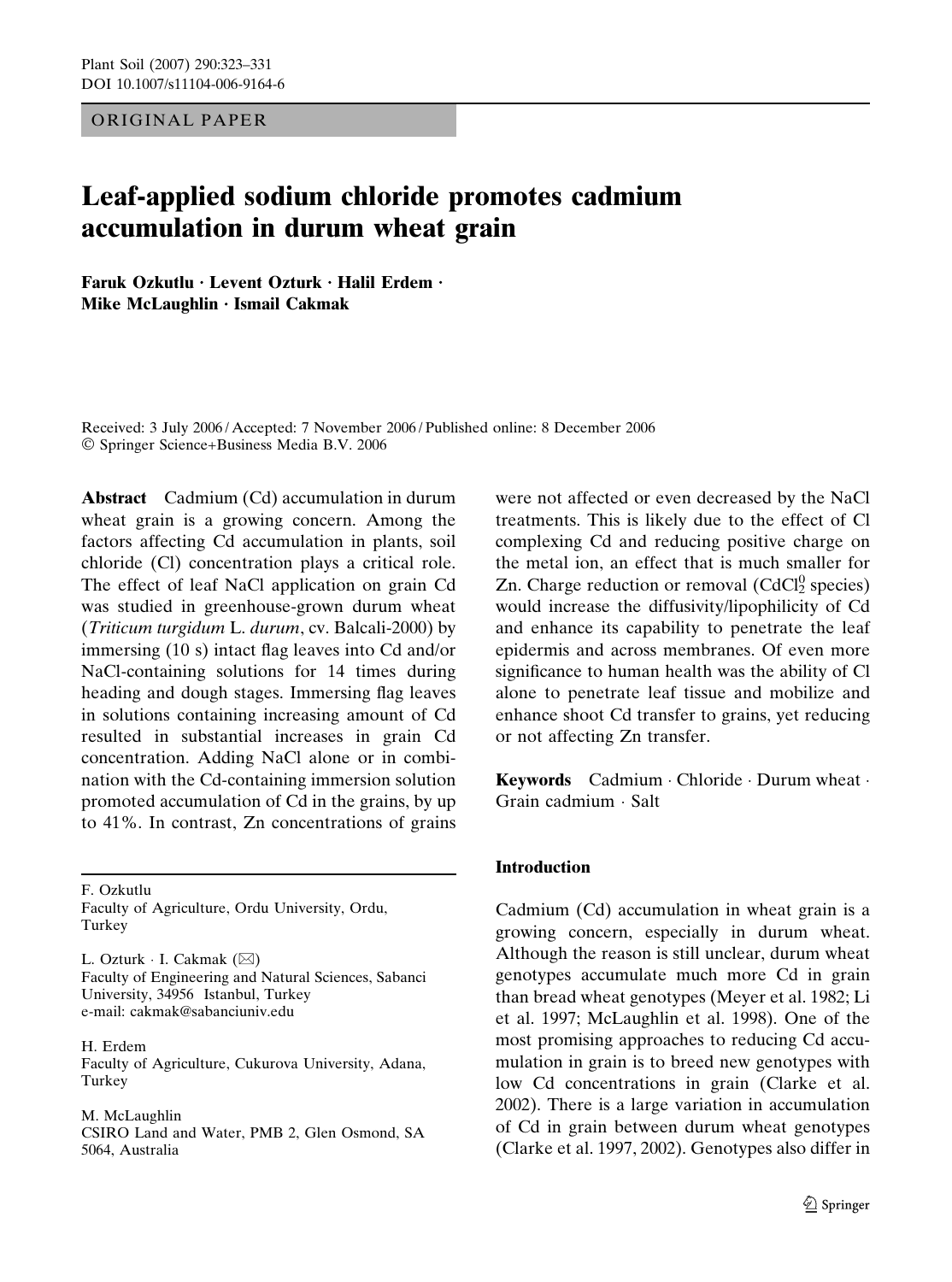retention of Cd in roots (Florijn and Van Beusichem 1993; Dunbar et al. 2003; Ozturk et al. 2003) and remobilization of Cd from shoot tissues into grain (Hart et al. 1988; Harris and Taylor 2001; Chan and Hale 2004). Existence of such large genetic variation in Cd transport and accumulation in plants can be exploited in breeding programs. Understanding of the mechanisms affecting root uptake, root-to-shoot transport and grain deposition of Cd can significantly improve the success of breeding programs aiming to produce low Cd-accumulating genotypes.

Among the factors affecting root Cd uptake, soil chemical properties play an important role, especially soil pH and organic matter content (Schmidt 2003; Adams et al. 2004; Yanai et al. 2006). Interestingly, in a survey of durum wheat fields varying in soil pH, salinity and other soil factors, grain Cd concentration was very strongly and positively correlated with soil salinity, while the relationship between grain Cd and soil pH was very poor (Norvell et al. 2000; Wu et al. 2002). Soil chloride (Cl) concentration was the parameter that correlated best with grain Cd concentrations. In previous studies with sunflower and potato plants it has been shown that increases in Cl concentration of soils enhanced phytoavailability of Cd to plant roots and thus Cd accumulation in plants (Li et al. 1994; McLaughlin et al. 1994).

The mechanism of the Cl effect on Cd uptake and accumulation in plants is not well understood. Previously, it has been shown that Cd adsorption to soil constituents is reduced by application of Cl, and this effect was ascribed to the formation of soluble Cd–Cl complexes (Bingham et al. 1984). In a study with Swiss chard grown in nutrient solution, Smolders and McLaughlin (1996a) showed that the activity of  $Cd^{2+}$ decreased with increased Cl concentration in nutrient solution by forming  $CdCl<sub>n</sub><sup>2-n</sup>$  species, which also reduced Cd uptake by plants as the free  $Cd^{2+}$  ion is favored for uptake. However, the reduction in Cd uptake was not as great as the reduction in free  $Cd^{2+}$  in solution, suggesting some role for the CdCl $_{n}^{2-n}$  species in Cd uptake. In subsequent experiments in which  $Cd^{2+}$  activity in nutrient solution was held constant (through resin-buffering), increasing Cl concentrations in solution increased Cd uptake by plants (Smolders and McLaughlin 1996b), strengthening the argument that  $CdCl<sub>n</sub><sup>2-n</sup>$  species play some role in Cd uptake by plants. It is widely believed that chlorocomplexation of Cd increases solubility of Cd in soil with concomitant increases in Cd uptake by roots either as a result of improved Cd transport to roots, improved Cd transport through the root apoplast to sites of Cd uptake, or direct uptake of Cd in form of  $CdCl<sub>n</sub><sup>2-n</sup>$  species (Smolders and McLaughlin 1996a; McLaughlin et al. 1997; Lopez-Chuken and Young 2005).

Accordingly, Weggler et al. (2004) showed that shoot Cd concentrations of wheat plants grown in a biosolid-added soil were most closely correlated with  $CdCl<sup>+</sup>$  activity in soil solution, while the correlation with the activity of free  $Cd^{2+}$  was very weak. Also in a study with different halophyte species, NaCl-induced Cd accumulation in plant shoots correlated with the CdCl $_{n}^{2-n}$  species much better than with  $Cd^{2+}$ , and applying  $Na_2SO_4$  was not effective in increasing Cd concentrations of plants (Lopez-Chuken and Young 2005).

To our knowledge, despite the large number of studies investigating the interaction between Cd and Cl in soil or nutrient solution systems, there has been no study dealing with the effect of the foliar-applied Cl on Cd accumulation in grain. Knowledge of this relationship could contribute to a better understanding of the transport, remobilization and deposition of Cd within plants and also genotypic variation in Cd accumulation. In this study, we aimed to investigate the changes in grain Cd concentration of wheat plants following immersion of intact flag leaves in Cd- and/or NaCl-containing solutions during the grain formation period.

# Materials and methods

# Plant growth

Seeds of durum wheat (Triticum turgidum L. durum, cv. Balcali-2000) were sown in plastic pots containing 3.6 kg soil and grown under greenhouse conditions in the years 2003 and 2004. The soil used was a Zn-deficient soil containing 0.1 mg DTPA-extractable Zn per kg soil, and therefore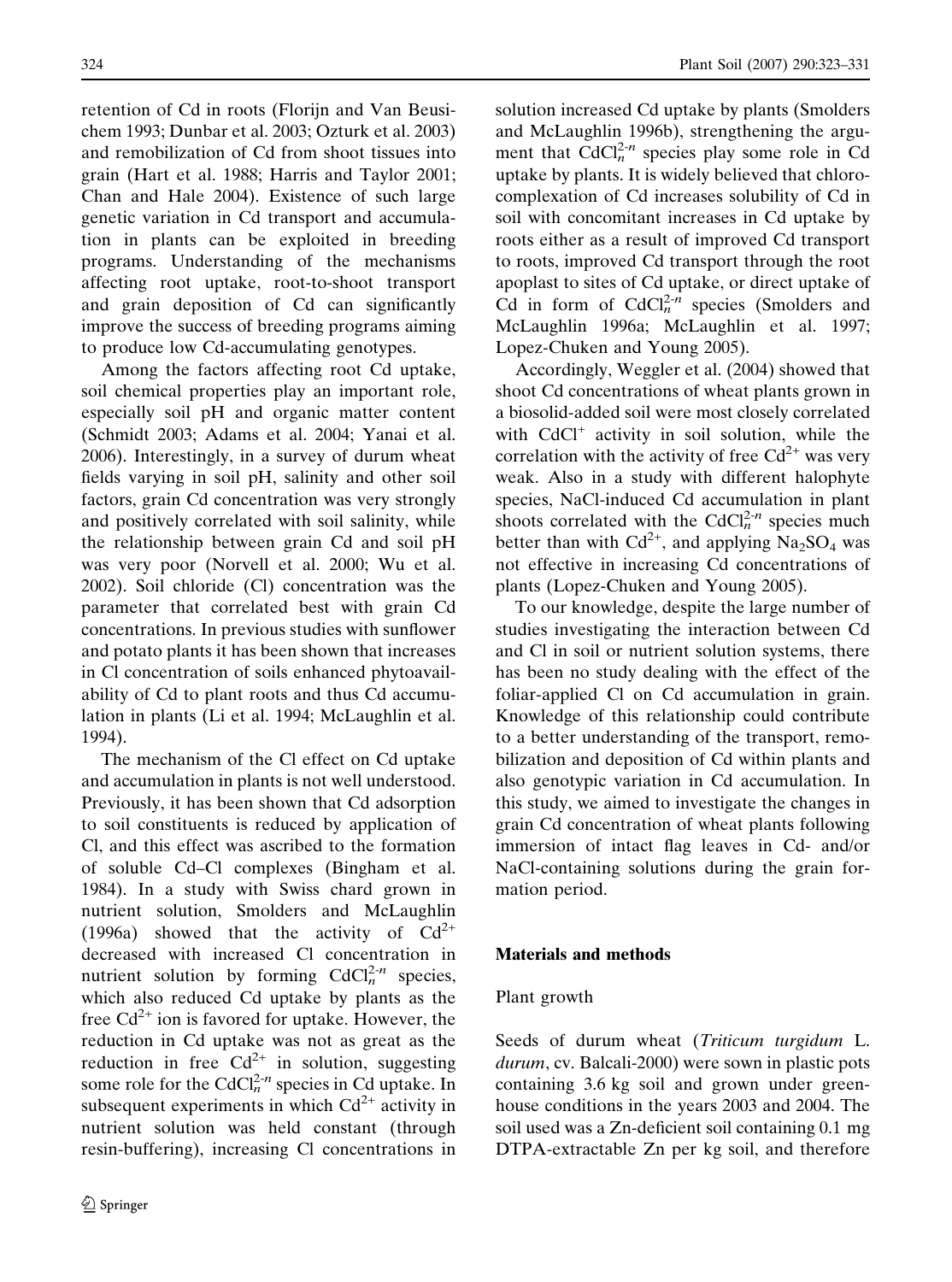treated with Zn as given below. The soil had a clay texture with a pH of 8.1 and contained 0.7% organic matter and  $14\%$  CaCO<sub>3</sub> as measured by using the standard methods described in Jackson (1958). The total concentration of Cd was  $0.27$  mg kg<sup>-1</sup> soil and the DTPA-extractable Cd was  $0.005$  mg kg<sup>-1</sup> soil determined by using the methods given in Schlichting and Blume (1966) and Lindsay and Norvell (1978), respectively.

About ten seeds were sown in each pot, and after emergence the seedlings were thinned to four seedlings per pot. A basal treatment of 300 mg N kg<sup>-1</sup> soil as Ca(NO<sub>3</sub>)<sub>2</sub>, 100 mg P kg<sup>-1</sup> soil as  $KH_2PO_4$ , 2.5 mg Fe kg<sup>-1</sup> soil as Fe-EDTA and 2.5 mg Zn  $kg^{-1}$  soil as ZnSO<sub>4</sub> was applied to all plants. In some experiments as indicated in the legends of the corresponding experiments, soils were treated with 1 mg Cd  $kg^{-1}$  soil in the form of CdSO4 prior to sowing. Plants were grown until maturation of grains, and at harvest only the spikes were sampled for analysis of the grains. After determination of grain yield per plant, grains were analyzed for Cd, Zn, Mn, Fe and Cu. The concentrations of all metals were measured by inductively coupled argon plasma optical emission spectrometry (Jobin-Yvon, JY138-Ultrace) after digesting the seeds in  $65\%$  (w/w) nitric acid with a closed microwave system (Milestone, 1200-Mega).

# Leaf application of Cd and NaCl

Leaf application of Cd and NaCl was performed by using intact flag leaves of the main shoot. At the end of the tillering stage, all tillers were removed to eliminate competing sink activity for Cd. After head emergence (nearly after 80 days of growth), whole flag leaves were gently immersed in either Cd- or NaCl-containing solutions for 10 s, once early in the morning and once in the late afternoon. Treatment of the flag leaves was repeated seven times at 4–5 days intervals during the heading and dough stages. To improve wetting of the leaf, the solution contained 100 mg  $L^{-1}$ Tween 20. The leaves of the control plants were treated similarly without Cd or NaCl. In the experiment with only leaf-applied Cd, immersion solution contained 0, 0.88 and 8.80 mM Cd in form of  $CdCl<sub>2</sub>·H<sub>2</sub>O$ . In the case of the experiment

with only leaf-applied NaCl, immersion solution contained 0, 50 and 167 mM NaCl. In the experiments investigating the effects of NaCl and different Cd forms on grain Cd concentration, flag leaves were immersed in solutions containing simultaneously both NaCl and Cd-salt (i.e., CdCl<sub>2</sub>·H<sub>2</sub>O, CdSO<sub>4</sub>·8H<sub>2</sub>O and Cd(NO<sub>3</sub>)<sub>2</sub>·4H<sub>2</sub>O) at a concentration of 8.8 mM Cd and 167 mM NaCl. The pH of these Cd solutions was 5.6, 5.0 and 5.5, respectively.

All experiments were conducted with fourfold replication (pots) by using four plants per replication. The differences among the means were compared by the least significant difference (LSD) test at the 0.05 probability level.

#### Results

The effect of immersing the leaves in a Cdcontaining solution on the grain Cd concentration was studied by using intact flag leaves of wheat plants during the grain development stage. The grain Cd concentration of the plants without Cd treatment of the flag leaves was 50  $\mu$ g kg<sup>-1</sup>. Increasing the amount of Cd from 0 to 8.8 mM in the immersing solution in the form of  $CdCl<sub>2</sub>$ enhanced Cd concentration of grains by nearly 13-fold (Fig. 1). While the Cd concentrations used in the experiments were high, the immersion time (approximately 10 s) or cycle (seven times with 4–5 days intervals) did not cause significant visible damage on the whole leaf. In the 8.8-mM Cd treatment, only the margins of the treated flag leaves developed some necrotic spots. As the grain yield was not significantly affected by the Cd treatments (Fig. 1), the increases in grain Cd by immersing leaves in the Cd-containing solution were not related to a ''concentration effect'' that could be caused by reduced grain yield. Similar to the Cd concentrations, the total amount of the grain Cd per plant was also very clearly increased by the immersion of the flag leaves in the Cd-containing solutions.

When the flag leaves were immersed in the NaCl-containing solution (up to 167 mM), there was a significant increase in the grain Cd concentration of the plants grown in a soil treated with 1 mg Cd kg<sup>-1</sup> soil (Fig. 2). Compared to the  $H_2O$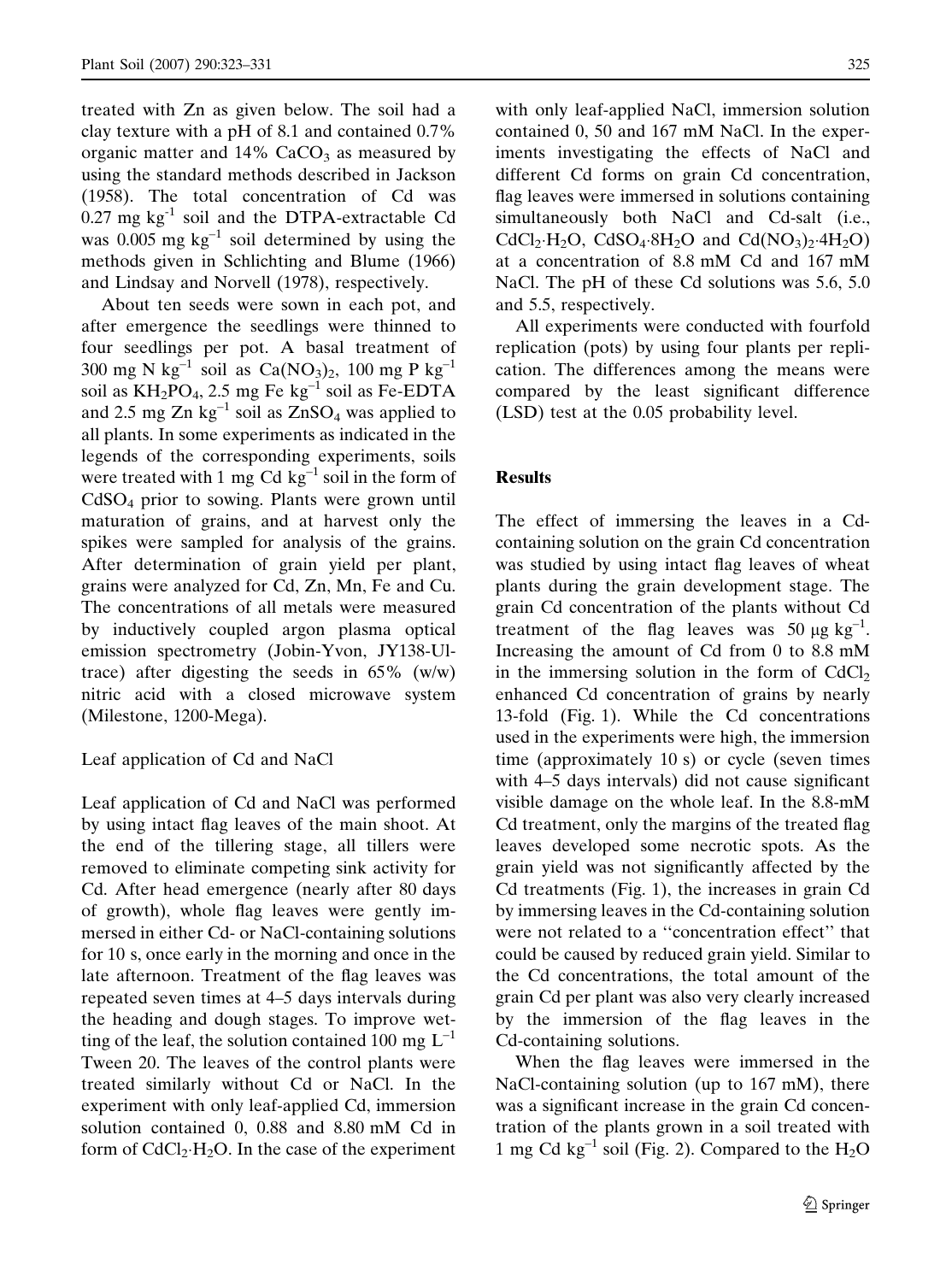

**Fig. 1** Effect of leaf-applied  $CdCl<sub>2</sub>·H<sub>2</sub>O$  on the grain concentration and content of and the grain yield of durum wheat (Triticum turgidum L. durum, cv. Balcali-2000). The content of Cd was calculated by multiplying grain Cd concentration by the grain yield per plant. Plants were grown in a soil containing 0.005 mg DTPA-extractable Cd per kg soil

treatment, increases in Cd concentrations of grains were 26% with 50 mM NaCl treatment and 41% with 167 mM NaCl treatment (Fig. 2). Grain yield of plants showed a decreasing trend by increasing NaCl application (Table 1), and therefore the NaCl-dependent increases in grain Cd maybe only partly related to a concentration effect. The total amount of Cd in grains per plant was significantly increased by the 167-mM NaCl treatment, whereas at the 50-mM NaCl treatment, the increase in the total amount of grain Cd was not statistically significant (Fig. 2). In contrast to Cd, both grain Zn concentration and total amount of grain Zn per plant were not affected by immersing the flag leaves in NaCl solution, even significantly decreased at 50 mM NaCl supply (Fig. 2). It seems that the NaCl-dependent increase in grain Cd concentration is specific for Cd.

The effect of NaCl on grain Cd concentration was studied by using three different Cd forms (i.e.,  $CdCl_2 \cdot H_2O$ ,  $CdSO_4 \cdot 8H_2O$  and  $Cd(NO_3)_2 \cdot 4H_2O$ ). In this experiment, plants were grown in a soil that was not treated with Cd. As found in the experiment presented in Fig. 1, immersing flag leaves in the Cd-containing solution resulted in significant increases in grain Cd concentrations (Table 2). When the flag leaves were immersed in the Cdcontaining solution together with 167 mM NaCl, grain Cd concentrations increased significantly with the Cl- and  $NO<sub>3</sub>$ -salts of Cd. On average, NaCl treatment of the leaves resulted in a ~45% increase in grain Cd concentration (Table 2). In the case of the total amount of Cd in grains per plant, NaCl had a greater effect and caused an increase of 60% in the total amount of grain Cd (Table 2). The increase in grain Cd by NaCl was much greater when Cd was added in the immersing solution in the form of  $CdCl<sub>2</sub>$  and  $Cd(NO<sub>3</sub>)<sub>2</sub>$ , and was absent with  $CdSO<sub>4</sub>$  (Table 2). Treatment of the leaves with NaCl and with different forms of Cd did not cause any consistent effect on grain yield (Table 2). Thus, the effects of NaCl on grain Cd concentration described in Table 2 were not related to the grain yield. Also in this experiment, in contrast to Cd, the NaCl treatments at each Cd application decreased both the total amount of grain Zn per plant and the concentration of Zn in the grain (Table 2).

#### **Discussion**

Immersing flag leaves in the Cd-containing solutions significantly enhanced grain Cd concentration (Fig. 1), indicating that Cd is easily re-translocated from the source (e.g., flag leaves)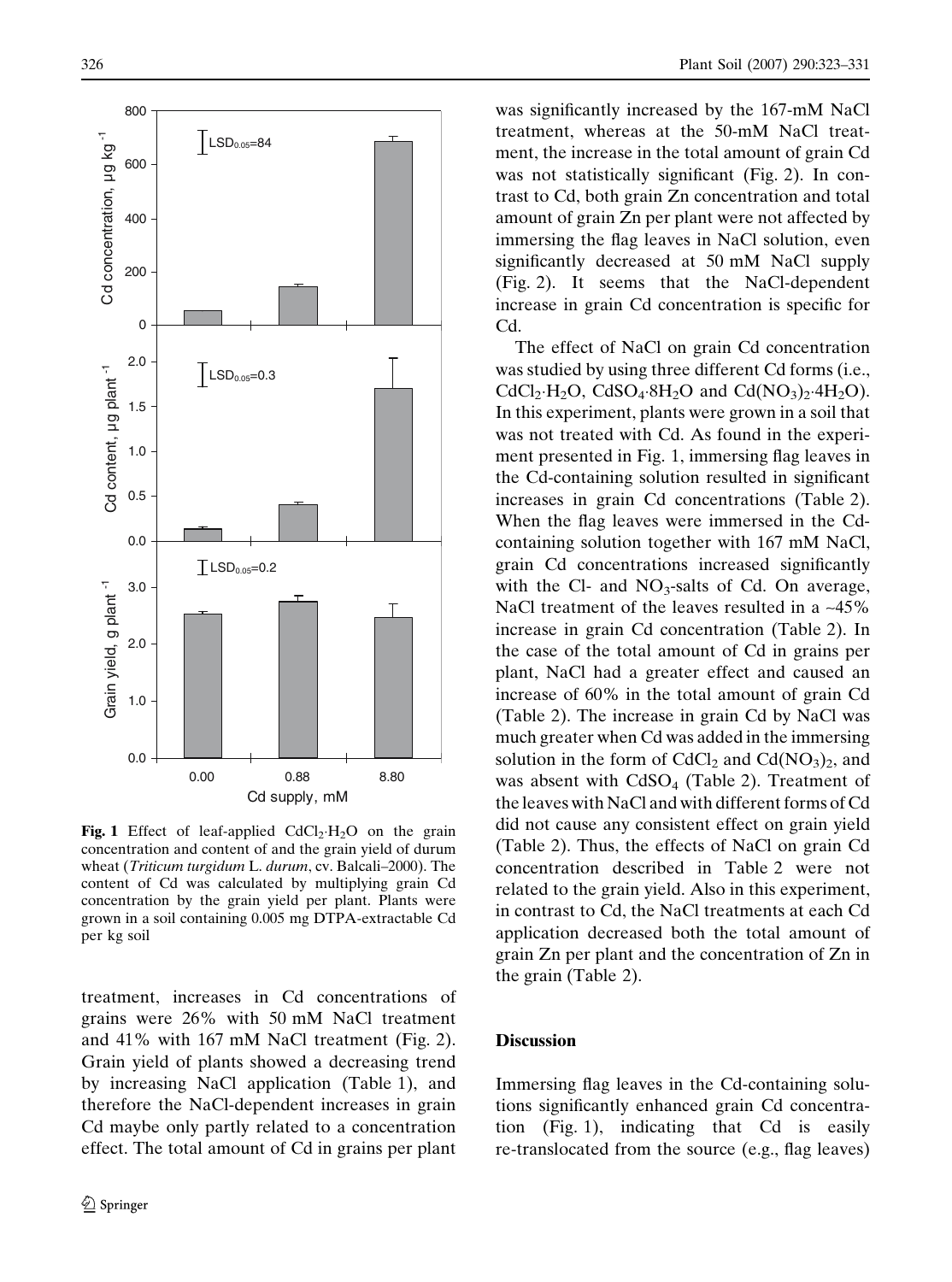Fig. 2 Effect of leafapplied NaCl on grain concentrations and content of Cd and Zn in durum wheat (Triticum turgidum L. durum, cv. Balcali–2000) grown in a Cd-treated soil at a concentration of 1 mg Cd per kg soil in form of  $CdSO_4$ · $8H_2O$ . The content of Cd was calculated by multiplying grain Cd concentration with the grain yield per plant



Table 1 Effect of leaf-applied NaCl on grain yield of durum wheat (Triticum turgidum L. durum, cv. Balcali– 2000)

| Leaf treatments  | Grain yield (g plant <sup>-1</sup> ) |  |  |
|------------------|--------------------------------------|--|--|
| H <sub>2</sub> O | $3.5 \pm 0.7$                        |  |  |
| 50 mM NaCl       | $2.9 \pm 0.2$                        |  |  |
| 167 mM NaCl      | $3.2 + 0.4$                          |  |  |

into the sink (e.g., grains) organs, most probably via phloem loading. This finding is in good agreement with the results obtained in wheat by Welch et al. (1999), Cakmak et al. (2000a) and Harris and Taylor (2001). The results obtained in the present study also showed that the translocation of Cd into grain from the flag leaves is promoted by applying NaCl with the Cd-treatment solution. Immersing the flag leaves in the solution containing both Cd and NaCl resulted in significant increases in grain concentration of Cd of wheat plants grown greenhouse conditions (Table 2). The total amount of Cd in grains per plant was also enhanced by leaf-applied NaCl, indicating that NaCl-induced Cd accumulation in grain was not related to the changes in grain yield (e.g., concentration effects) (Fig. 2; Table 2). NaCl-induced Cd accumulation in grains was more pronounced with the  $CdCl_2 \cdot H_2O$  and

Table 2 Effect of leaf-applied NaCl and Cd on grain concentrations and contents of Cd and Zn in durum wheat (Triticum turgidum L. durum, cv. Balcali–2000) grown in unspiked soil

| Treatments               |                                   | Grain cadmium                         |                                        | Grain zinc                      |                                           | Grain yield                |
|--------------------------|-----------------------------------|---------------------------------------|----------------------------------------|---------------------------------|-------------------------------------------|----------------------------|
| <b>NaCl</b>              | C <sub>d</sub>                    | Concentration<br>$(\mu g \; kg^{-1})$ | Content<br>$(ng$ plant <sup>-1</sup> ) | Concentration<br>$(mg kg^{-1})$ | Content<br>$(\mu g$ plant <sup>-1</sup> ) | $(g$ plant <sup>-1</sup> ) |
|                          |                                   | $52 \pm 1$                            | $130 \pm 3$                            | $26 \pm 2$                      | $66 \pm 4$                                | $2.52 \pm 0.05$            |
| $\overline{\phantom{a}}$ | CdCl <sub>2</sub>                 | $341 \pm 15$                          | $775 \pm 236$                          | $29 \pm 3$                      | $66 \pm 10$                               | $2.27 \pm 0.11$            |
| $\overline{\phantom{a}}$ | CdSO <sub>4</sub>                 | $313 \pm 83$                          | $767 \pm 189$                          | $25 \pm 2$                      | $62 \pm 6$                                | $2.46 \pm 0.24$            |
| $\overline{\phantom{a}}$ | Cd(NO <sub>3</sub> ) <sub>2</sub> | $300 \pm 35$                          | $676 \pm 119$                          | $26 \pm 4$                      | $59 \pm 13$                               | $2.24 \pm 0.28$            |
| $+$                      | CdCl <sub>2</sub>                 | $545 \pm 117$                         | $1.504 \pm 210$                        | $23 \pm 1$                      | $65 \pm 6$                                | $2.79 \pm 0.10$            |
| $+$                      | CdSO <sub>4</sub>                 | $341 \pm 137$                         | $801 \pm 260$                          | $24 \pm 2$                      | $58 \pm 6$                                | $2.40 \pm 0.22$            |
| $+$                      | Cd(NO <sub>3</sub> ) <sub>2</sub> | $489 \pm 135$                         | $1.241 \pm 274$                        | $22 \pm 1$                      | $57 + 3$                                  | $2.57 \pm 0.04$            |
| LSD <sub>0.05</sub>      |                                   | 174                                   | 363                                    | 4                               | 12                                        | 0.31                       |

All Cd forms were added at a concentration of 8.8 mM, and +NaCl corresponds to the 167-mM NaCl treatment. Plants were grown in a soil containing 0.005 mg DTPA-extractable Cd per kg soil. Data represents mean of four independent replications. Each replication contained four plants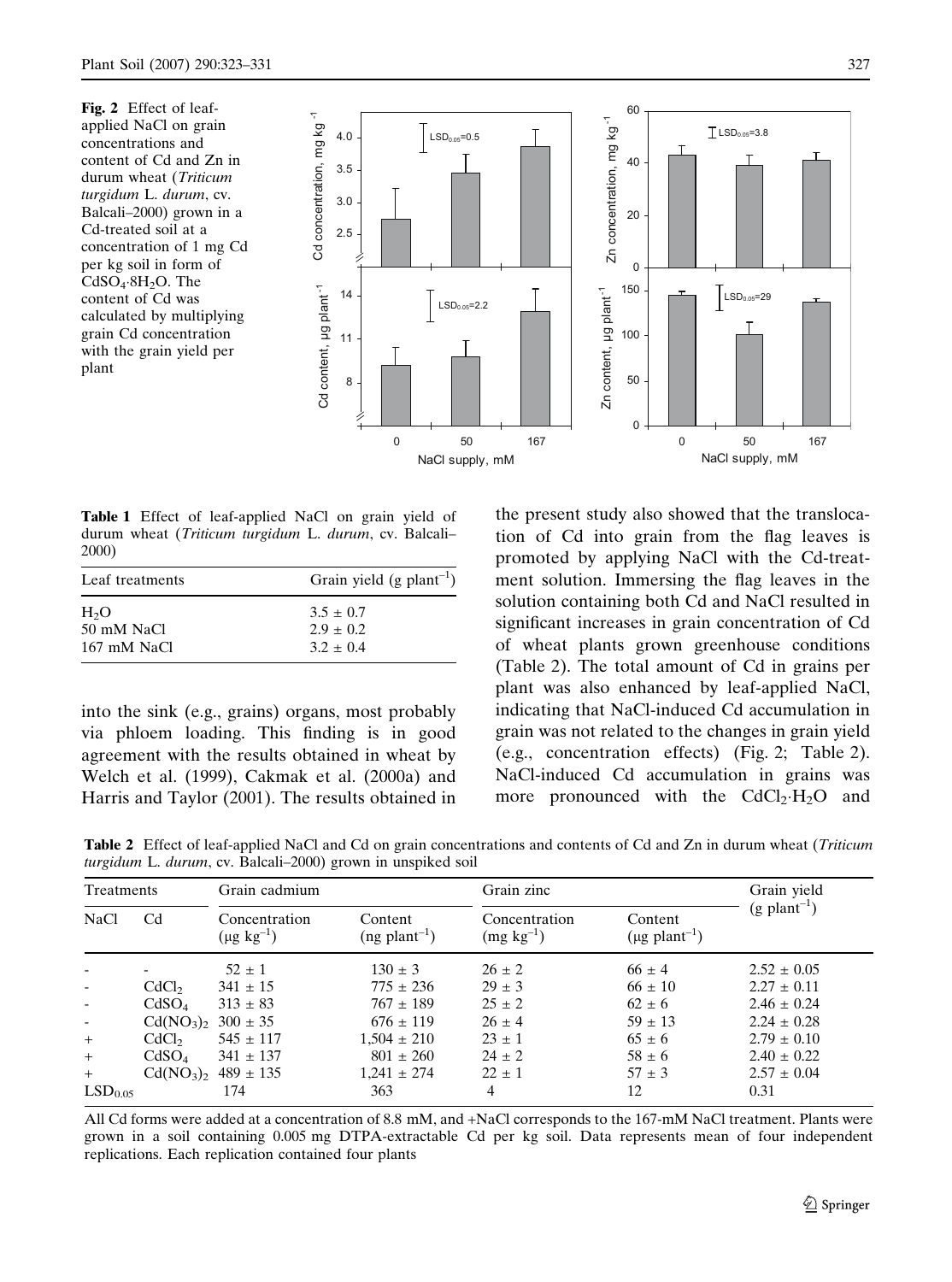$Cd(NO<sub>3</sub>)<sub>2</sub>·4H<sub>2</sub>O$  when compared to the treatment with  $CdSO_4·8H_2O$ . The reason that NaCl did not increase grain Cd from the  $CdSO<sub>4</sub>$  treatment is not well understood, and needs further investigation. The reason for the stronger effect of NaCl in the case of  $CdCl<sub>2</sub>·H<sub>2</sub>O$  treatment (Table 2) could be related to the additional Cl ion supplied with the Cd solutions. A similar observation has been made with roots: NaCl-induced Cd uptake by roots was specific to Cl- anion, and not affect by the  $SO_4^2$  or  $NO_3$  forms of Na (Bingham et al. 1986; Smolders et al. 1996; Lopez-Chuken and

Young 2005). It is well known that Cd and Zn as divalent cations compete for the binding/adsorption sites in cell walls and plasma membranes (e.g., transporter proteins) (Cakmak et al. 2000b; Hart et al. 2002, 2005). Depending on their concentrations, Zn and Cd interfere with their uptake across plasma membranes and transport within plants. Therefore, the NaCl-effect on grain Cd was compared with the grain Zn concentration. In contrast to Cd, leaf-applied NaCl at each Cd treatment did not affect or tended to decrease both the concentration and the total amount of Zn in grains (Table 2; Fig. 2). A key difference between Cd and Zn is the propensity of Cd to form complexes with the Cl ion. For example, using GEOCHEM-PC (Parker et al. 1987), calculations of Cd speciation in the treatment solutions containing 167 mM NaCl predicted that 87% of the Cd in the solutions was complexed with Cl (Table 3), with over 20% of solution Cd being present as the uncharged  $CdCl<sub>2</sub><sup>0</sup>$  species. Zinc is not complexed to the same extent as Cd, so that Cl may not be able to mobilize plant Zn to the same extent. Assuming the same Cl concentration in a solution as used in these experiments (167 mM), we calculated that Zn would be predominantly (88%) the free  $\text{Zn}^{2+}$  ion, with

Table 3 Predicted distribution of Cd species in the treatment solutions applied to plant leaves, calculated using GEOCHEM-PC (adapted from Parker et al. 1995)

| Leaf treatments | Cd species distribution $(\%)$                                                                                                                                |
|-----------------|---------------------------------------------------------------------------------------------------------------------------------------------------------------|
| $NaCl + CdCl2$  | Cd <sup>2+</sup> (12.3), CdCl <sub>n</sub> <sup>2-n</sup> (87.7)<br>Cd <sup>2+</sup> (13.3), CdCl <sub>n</sub> <sup>2-n</sup> (83.8), CdSO <sub>4</sub> (2.9) |
| $NaCl + CdSO4$  | NaCl + Cd(NO <sub>3</sub> ) <sub>2</sub> Cd <sup>2+</sup> (13.7), CdCl <sub>n</sub> <sup>2-n</sup> (86.2), CdNO <sub>3</sub> (0.1)                            |

only 12% complexed by Cl, predominantly present as the  $ZnCl<sup>+</sup>$  ion. These results suggest that the effect of the leaf-applied NaCl on the Cd accumulation in grain is highly specific for Cd. Possibly, Cl is involved in Cd uptake across the plasma membranes of the flag leaf cells and/or re-translocation (mobilization) of Cd from the leaves into grains was enhanced by Cl (see below).

To our knowledge, this study is the first to suggest that increasing Cl supply to plants by immersing leaves in NaCl promotes Cd transport from leaves into the grain. A similar phenomenon was also found in soil or nutrient solution systems when roots were exposed to increasing Cl concentrations in the growth medium. Addition of Cl to an unbuffered nutrient solution decreased plant Cd uptake due to a reduction in free  $Cd^{2+}$ activity (Smolders and McLaughlin 1996a), but the reduction in free  $Cd^{2+}$  ion activity was much greater than the reduction in plant Cd accumulation. When  $Cd^{2+}$  activity is buffered (and kept constant) using solution ligands or resins, plant Cd uptake is increased by addition of Cl due to an increase in solution concentration of  $CdCl<sub>n</sub><sup>2-n</sup>$ species (Smolders and McLaughlin 1996a, b). As noted above, Cl forms relatively strong complexes with Cd (compared to Zn) which increase soluble concentrations of Cd in soil solution and increase the phytoavailability of soil Cd to plant roots (Bingham et al. 1984; Li et al. 1994; McLaughlin et al. 1994). Hypotheses to explain this phenomenon are that the transport of Cd across the plasma membranes also takes place in the form of  $CdCl<sub>n</sub><sup>2-n</sup>$  species, as well as free Cd<sup>2+</sup> ions, or else Cl increases the diffusivity and transport of Cd across the root cell walls and through the apoplast to sites of uptake (Smolders and McLaughlin 1996b; Smolders et al. 1998; McLaughlin 2002).

A plausible hypothesis to explain the results in our study is that a similar chloro-complexation of Cd as found in soil and nutrient solutions can also occur within the plant tissues, leading to increases in solubility and mobility of Cd. This suggestion is supported by the increases in Cd concentration of grains after immersing of the flag leaves into the NaCl-containing solutions (Fig. 2). The results in Fig. 2 indicate an important role of leaf-applied Cl in translocation of root-derived Cd into grain.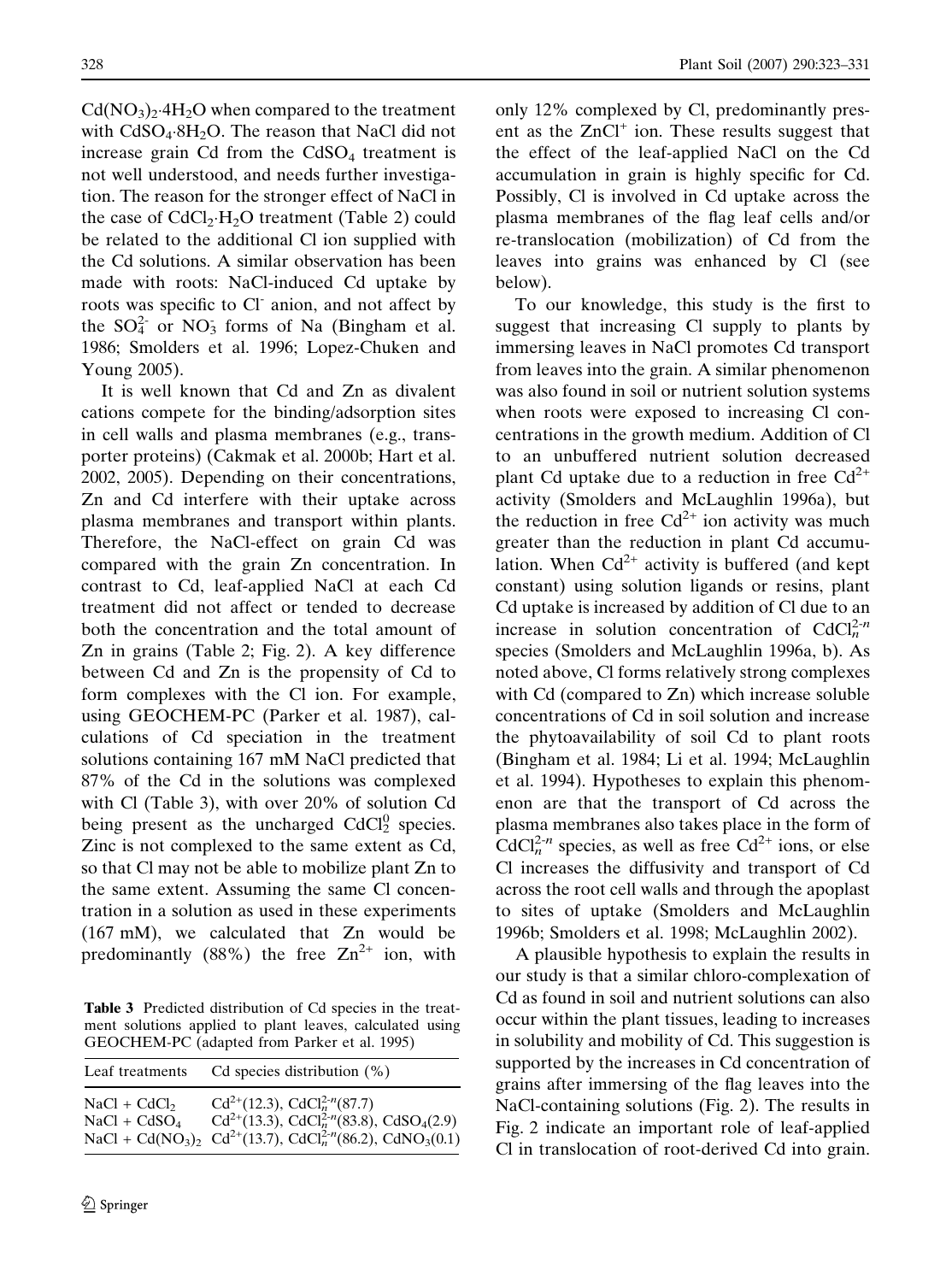Transport of leaf-applied Cd from leaves to grain was also enhanced by co-application of NaCl (Table 2). The enhancements in grain Cd concentration by co-application of Cd and NaCl in immersion solution could be associated by formation of soluble Cd–Cl complexes in the immersion solution and thus stimulated penetration of Cd–Cl complexes across the leaf cell membranes as found in roots (Smolders and McLaughlin 1996a; McLaughlin et al. 1997; Lopez-Chuken and Young 2005). A possible role of Na in increasing Cd uptake across membranes cannot be excluded. In future, it is, therefore, important to study also the effects of  $NaNO<sub>3</sub>$  or  $Na<sub>2</sub>SO<sub>4</sub>$  on leaf uptake of Cd. Based on the results obtained with roots, it can, however, be assumed that  $NaNO<sub>3</sub>$  or  $Na<sub>2</sub>SO<sub>4</sub>$  may not be effective in inducing Cd uptake by leaves as found with NaCl. As indicated above, NaCl-induced Cd uptake by roots could not be found with  $NaNO<sub>3</sub>$  or  $Na<sub>2</sub>SO<sub>4</sub>$ (Bingham et al. 1986; Smolders et al. 1998; Lopez-Chuken and Young 2005). In a survey study with 124 paired soil and durum wheat grain samples collected in field, there was a very strong positive correlation between the concentrations of grain Cd and soil soluble Cl (Norvell et al. 2000). This survey study on field-grown durum wheat also indicated that the stimulatory effect of Cl ions on increasing grain Cd is a relevant phenomena occurring under real field conditions. In addition, plants contain relatively high Cl in tissues, such as up to 30 mM Cl in fresh leaf tissue of wheat or up to 120 mM in phloem sap (Marschner 1995; Munns 2002). Such high Cl concentrations could greatly affect solubility and mobility of Cl in plant tissues and significantly contribute to grain Cd concentrations.

Chloride can stimulate solubility and mobility of Cd within shoot and root tissues in different ways. In leaf cells, Cd bound or deposited to cell walls can be mobilized (through complexation) by increasing Cl concentration in the leaf tissue, and consequently an increased pool of soluble Cd could be available in the apoplast for re-translocation into sink organs (e.g., seeds). Reductions in positive charge on the Cd ion as a result of Cl-complexation would reduce retention of Cd by negatively charged cell walls in the apoplast (Clarkson 1968), and there is also the possibility that penetration of the hydrophobic leaf cuticle was enhanced due to the uncharged nature of the  $CdCl<sub>2</sub><sup>0</sup>$  ion present in the high Cl solutions. For example, Gutknecht (1981) showed that diffusion of  $Hg^{2+}$  through lipid bilayers was markedly enhanced by complexation to form  $HgCl<sub>2</sub><sup>0</sup>$ . The lipophilic properties of an uncharged ion have been shown to increase the absorption of agrochemicals across leaf cuticles by increasing the concentration gradient between the inner cuticle surface and epidermal cells (Schonherr and Riederer 1989). Possibly, similar mechanisms are also involved in phloem loading or re-translocation of Cd from the leaf tissues into the grain. In model studies, it has been shown that Cd strongly binds to negatively charged phospholipids, and the addition of NaCl into the medium containing Cd–lipid complexes promoted release of bound-Cd from lipids and resulted in formation of soluble Cd–Cl complexes (Girault et al. 1998). Retention of Cd in roots by adsorption to the cell walls and sequestering into vacuoles is an important factor in reducing Cd transport from roots into shoot (Cieśliński et al. 1996; Chan and Hale 2004; Greger and Löfstedt 2004). Chloro-complexation of Cd in root tissue and the resulting increases in mobility of Cd could favor its transport into shoots. A possible chloro-complexation of Cd in root tissue can promote access of Cd into xylem for transport into shoots, and this can be a further explanation for higher Cd accumulation in shoots and grains of plants grown in saline soils. It would be interesting to study the relevance of Cl- in reducing Cd sequestration in vacuoles and binding of Cd to root cell walls thus stimulating Cd loading into xylem for shoot transport.

There is increasing evidence in the scientific literature showing that remobilization of Cd from stem or leaf tissues play an important role in grain Cd accumulation (Hart et al. 1998; Harris and Taylor 2001; Chan and Hale 2004). It is speculated that variation in Cd remobilization from shoot tissues could be an important factor contributing to genetic differences in grain Cd accumulation. Based on the results presented in this paper, it can be assumed that remobilization of Cd deposited in stem or other plant tissues could be promoted in the presence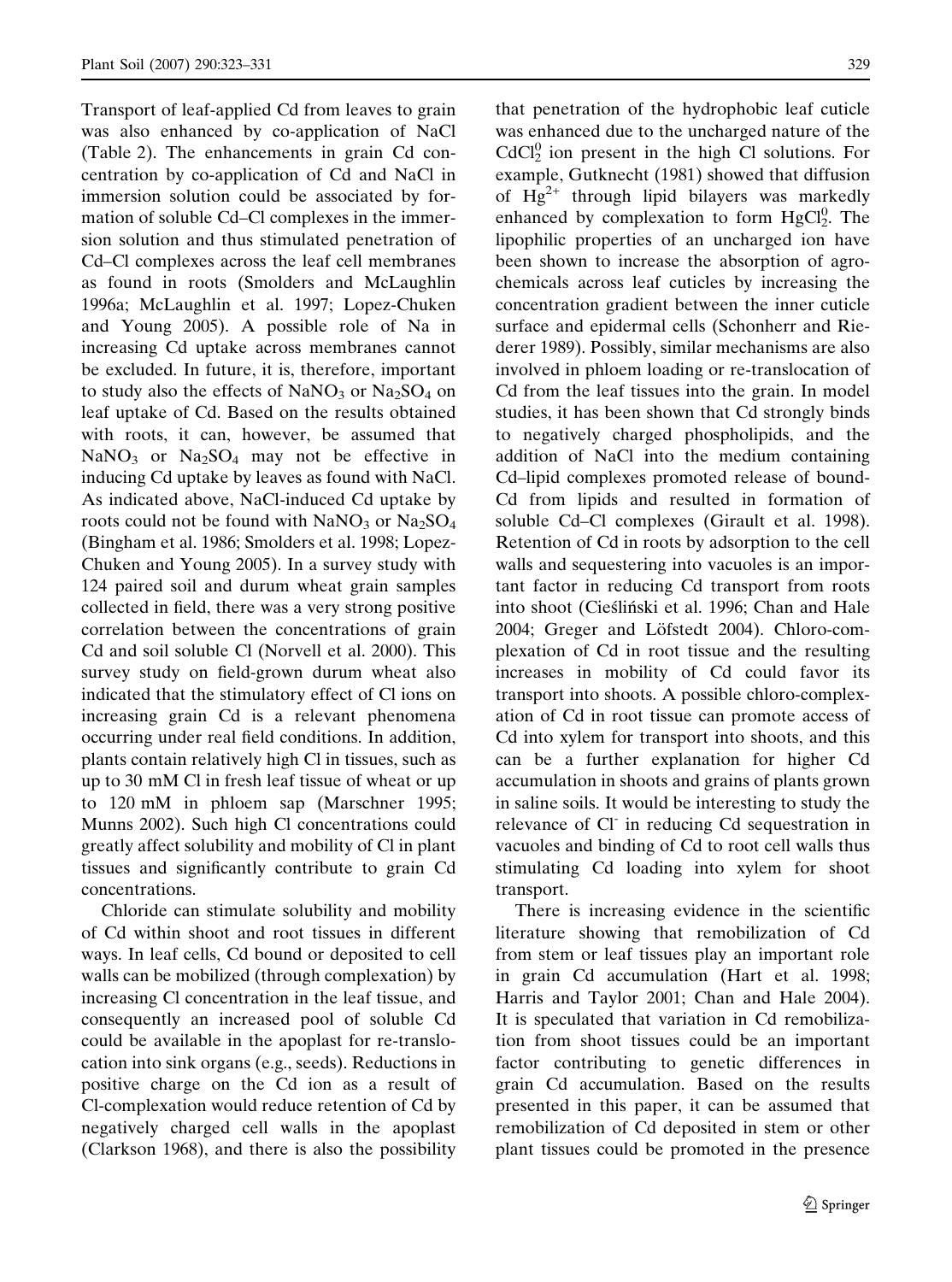of Cl by formation of mobile  $CdCl<sub>n</sub><sup>2-n</sup>$  complexes. It is, therefore, important to choose carefully and monitor Cl concentrations of plants and growth mediums in the studies dealing with uptake and transport of Cd. This would be especially important when different genotypes are used which may have different Cl concentrations in roots and shoots. Future research should focus on the role of Cl in transport of Cd within the plant tissues and remobilization of Cd deposited in the cell walls of root and shoot tissues.

On a more practical front, our data also indicate that irrigation of crops with saline waters containing high Cl concentrations may not only mobilize Cd from soil, but also increase the translocation of Cd from shoots to grains. The differential effect of Cl in remobilizing plant Cd transfer to grains, but not Zn, creates an added hazard for humans as bioavailability of food Cd is highly dependent on the Cd:Zn ratio.

#### **References**

- Adams ML, Zhao FJ, McGrath SP, Nicholson FA, Chambers BJ (2004) Predicting cadmium concentrations in wheat and barley grain using soil properties. J Environ Qual 33:532–541
- Bingham FT, Sposito G, Strong JE (1984) The effect of chloride on the availability of cadmium. J Environ Qual 13:71–74
- Bingham FT, Sposito G, Strong JE (1986) The effect of sulfate on the availability of cadmium. Soil Sci 141:172–177
- Cakmak I, Welch RM, Erenoglu B, Romheld V, Norvell WA, Kochian LV (2000a) Influence of varied zinc supply on re-translocation of cadmium  $(^{109}Cd)$  and rubidium (86Rb) applied on mature leaf of durum wheat seedlings. Plant Soil 219:279–284
- Cakmak I, Welch RM, Hart J, Norvell WA, Ozturk L, Kochian LV (2000b) Uptake and retranslocation of leaf-applied cadmium  $\binom{109}{109}$  in diploid, tetraploid and hexaploid wheats. J Exp Bot 51:221–226
- Chan DY, Hale BA (2004) Differential accumulation of Cd in durum wheat cultivars: uptake and retranslocation as sources of variation. J Exp Bot 55:2571–2579
- Cieśliński G, Van Rees KCJ, Huang PM, Kozak LM, Rostad HPW, Knott DR (1996) Cadmium uptake and bioaccumulation in selected cultivars of durum wheat and flax as affected by soil type. Plant Soil 182:115–124
- Clarke JM, Leisle D, DePauw RM, Thiessen LL (1997) Registration of five pairs of durum wheat genetic stocks near-isogenic for cadmium concentration. Crop Sci 37:297
- Clarke JM, Norvell WA, Clarke FR, Buckley WT (2002) Concentration of cadmium and other elements in the

grain of near-isogenic durum lines. Can J Plant Sci 82:27–33

- Dunbar KR, McLaughlin MJ, Reid RJ (2003) The uptake and partitioning of cadmium in two cultivars of potato (Solanum tuberosum L.). J Exp Bot 54:349–354
- Florijn PJ, Van Beusichem ML (1993) Uptake and distribution of cadmium in maize inbread lines. Plant Soil 150:25–32
- Girault L, Boudou A, Dufourc EJ (1998) 113Cd-, 31P-NMR and fluorescence polarization studies of cadmium(II) interactions with phospholipids in model membranes. Biochim Biophys Acta 1414:140–154
- Greger M, Löfstedt M (2004) Comparison of uptake and distribution of cadmium in different cultivars of bread and durum wheat. Crop Sci 44:501–507
- Gutknecht J (1981) Inorganic mercury  $(Hg^{2+})$  transport through lipid bilayer membranes. J Membr Biol 61:61–66
- Harris NS, Taylor GJ (2001) Remobilization of cadmium in maturing shoots of near isogenic lines of durum wheat that differ in grain cadmium accumulation. J Exp Bot 52:1473–1481
- Hart JJ, Welch RM, Norvell WA, Sullivan LA, Kochian LV (1998) Characterization of cadmium binding, uptake, and translocation in intact seedlings of bread and durum wheat cultivars. Plant Physiol 116:1413–1420
- Hart JJ, Welch RM, Norvell WA, Kochian LV (2002) Transport interactions between cadmium and zinc in roots of bread and durum wheat seedlings. Physiol Plant 116:73–78
- Hart JJ, Welch RM, Norvell WA, Clarke JM, Kochian LV (2005) Zinc effects on cadmium accumulation and partitioning in near-isogenic lines of durum wheat that differ in grain cadmium concentration. New Phytol 167:391–401
- Jackson ML (1958) Soil chemical analysis. Prentice-Hall, Englewood Cliffs, p 498
- Li Y, Chanet RL, Schneiter AA (1994) Effect of soil chloride level on cadmium concentration in sunflower kernels. Plant Soil 167:275–280
- Li YM, Chaney RL, Schneiter AA, Miller JF, Elias EM, Hammond JJ (1997) Screening for low grain cadmium phenotypes in sunflower, durum wheat and flax. Euphytica 94:23–30
- Lindsay WL, Norvell WA (1978) Development of DTPA soil test for zinc, iron, manganese and copper. Soil Sci Soc Am J 42:421–428
- Lopez-Chuken UJ, Young SD (2005) Plant screening of halophyte species for cadmium phytoremediation. Z Naturforsch 60:236–243
- Marschner H (1995) Mineral nutrition of higher plants, 2nd edn. Academic, San Diego
- McLaughlin MJ (2002) Bioavailability of metals to terrestrial plants. In: Allen HE (ed) Bioavailability of metals in terrestrial ecosystems. Influence of partitioning for bioavailability to invertebrates, microbes and plants. SETAC, Pensacola
- McLaughlin MJ, Palmer LT, Tiller KG, Beech TA, Smart MK (1994) Increased soil-salinity causes elevated cadmium concentrations in field-grown potato-tubers. J Environ Qual 23:1013–1018